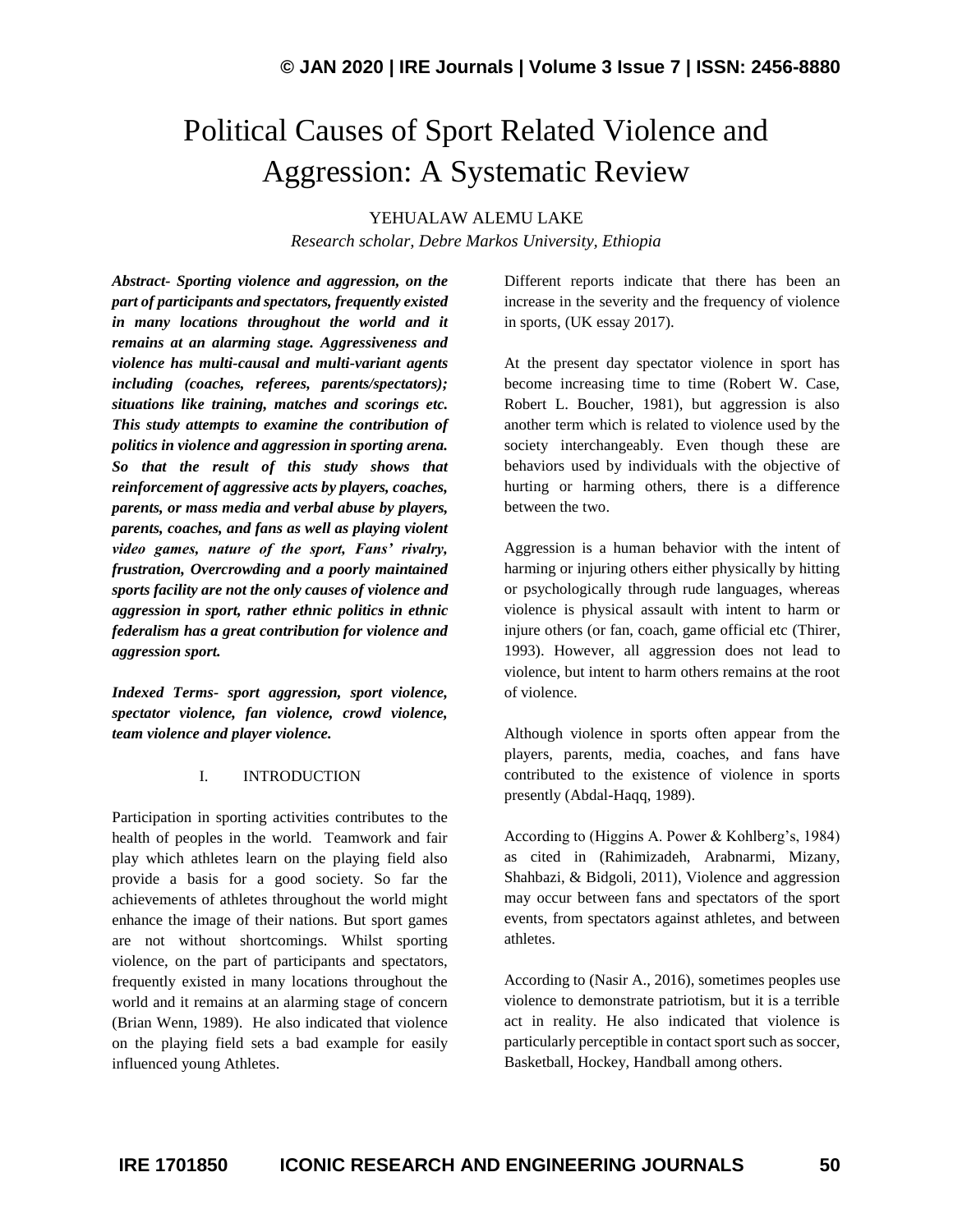As [\(Brian Wenn,](https://aic.gov.au/publications?f%5B0%5D=sm_author_full_name%3ABrian%20Wenn) 1989), some sports like boxing; wrestling and martial art are violent by nature where physical attack is the aim of the exercise. These forms of "violence" are within the rules of sport and the possibility of injury is well known by participants. There is also a range of contact sports, particularly football, where there is punishment on body contact within the rules since there is a scope for borderline or unintentional "violence" such as late tackles, high tackles and tackles on players without the ball. On the other hand these tactics can be used intentionally.

Abdal-Haqq also described that one team may create group unity between players, fans, and coaches thus they recognize opposing teams as enemies, therefore the perception of other teams as enemies promotes hostility or aggression towards the enemy groups and the hostility extends to fans/supporters, geographical location, ethnicities, and the alleged social class.

Fan aggression and violence in sports contest has represent a widespread phenomenon, causing deaths, injuries, and damage to property. Sports crowd violence occurs at all levels of sport, from professional and amateur adult competitions to collegiate and youth leagues. The targets of fan violence are equally diverse, ranging from fellow spectators to players, officials, coaches, administrators, police, or bystanders. Spaaij also identified seven main categories of sports crowd violence: - Assault, Fighting, Verbal abuse, Pitch invasion, Discharge of missile: the throwing or kicking of a projectile (e.g., a bottle, flare, or coin), Vandalism, Terrorism.

### II. METHODOLOGY

Methods: A systematic search of several academic databases has made by the reviewer, such as sport violence and aggression Abstracts, books, PubMed, and Web of Knowledge. Google Scholar searches were conducted to locate articles that are published associated with violence and aggression in the area of sport. Studies that focused on specifically in sport violence, studies that were published as peer-reviewed journal articles, dissertation/theses, conference presentation, or books are inclusion criteria for this review. However the exclusion criteria consist of studies that are conducted violence and aggression out of sport. The reviewer searched this database using the search term sport aggression, sport violence, spectator violence, fan violence, crowd violence, team violence and player violence.

#### III. DISCUSSION

There is no single factor that can explain sports violence rather, sports violence emerges from the dynamic interplay between individual, interpersonal, situational, social environmental, and social structural factors. The relative weight of each dimension or factor will vary depending on the particular nature of an act of violence (Spaaij, 2014). Reports, such as (UK essay 2017) stated that Spectators can engage in violence due to reinforcement of aggressive acts by players, coaches, parents, or mass media, on the other hand violence can result from verbal abuse by players, parents, coaches, and fans when they do not like moves by the other teams' fans, players, and coaches. These abuses make the opposing teams or supporters angry and eventually release their anger through violence. Therefore, the attachment that the fans, players, coaches, and parents have towards a team can prompt them to verbally abuse the supporters of the opposing team and consequently lead to violent behaviors (Jamieson & Orr, 2009). Another Experimental research study conducted in Canada by (Adachi & Willoughby, 2011), shown that playing violent video games produces higher levels of aggressive cognition, aggressive affect, physiological arousal, and aggressive behavior in the short-term than non- violent video games.

The nature of the sport could also greatly influence violence experienced by athletes, especially for physical violence(Parent & Fortier, 2017). More over Fans' age has also a significant effect on fans' aggression; means that immature individuals may aggravate violence compared to elderly individuals(Toder-Alon, Icekson, & Shuv-Ami, 2018).

Another study made by (WANJIKU, 2016),discussed that Fans' rivalry, frustration, Overcrowding and a poorly maintained sports facility are also a major cause of crowd violence in sport, For instance, the fans**'** rivalry witnessed between Liverpool of England and Juventus of Italy in Brussels, Belgium at Heysel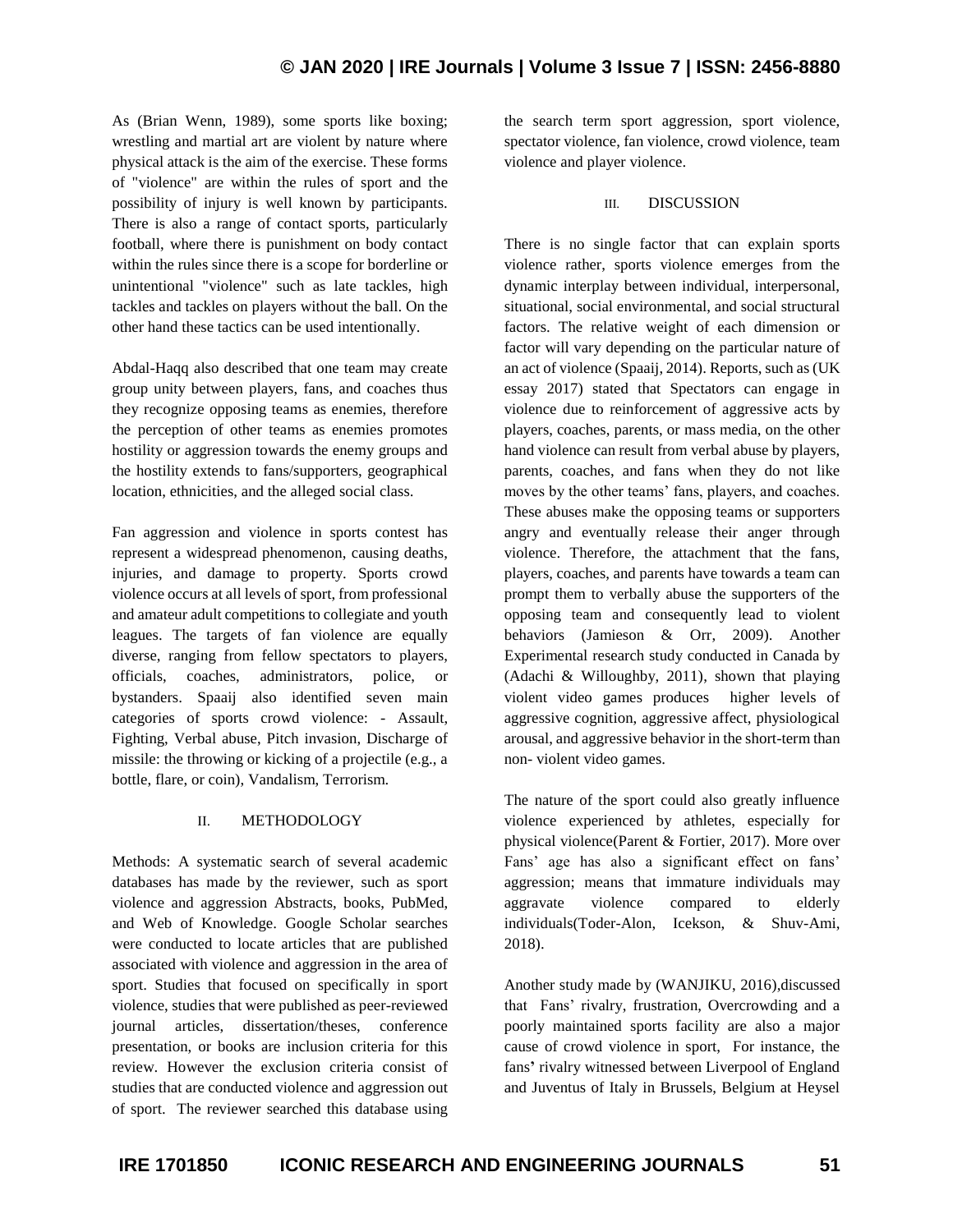Stadium in 1985 led to a disaster in which 39 people died and 600 were injured.

Further, Powell described, Fans may be frustrated by lack of scoring while others are excited by scoring a goal. A game in the United Kingdom in 1971 at Ibrox Park Stadium, Glasgow, Scotland, 66 people died and many more injured as fans began to leave the stadium in the last moments of a scoreless match.

A larger than expected groups of fans striving to enter the stadium also caused a police to open gates to relieve the crowd pressure. In 1989, more than 93 persons were asphyxiated and over 200 injured at the Hillsborough stadium, Sheffield, England (The Hillsborough Stadium Disaster, 1989). Finally there is no single elements of causal character can guarantee that violence will or will not occur. Rather a combination of poorly designed physical environments, high-energy events, and poorly trained or inexperienced staff will increase the possibility of spectator violence.

### **CONCLUSION**

Based on the results of different scholars the reviewer concluded that spectators can engage in violence due to reinforcement of aggressive acts by players, coaches, parents, or mass media and verbal abuse by players, parents, coaches, and fans as well as playing violent video games produces higher levels of aggressive cognition, aggressive affect, physiological arousal, and aggressive behavior in the short-term than non- violent video games. On the other hand the nature of the sport could also greatly influence violence experienced by athletes, especially for physical violence. Moreover Fans' rivalry, frustration, Overcrowding and a poorly maintained sports facility are also a major cause of crowd violence in sport. So far there has no work examining the relationship between politics and associated violence and aggression in sporting populations. However in addition to the aforementioned causes the study finds out, politics as a major cause for violence and aggression in sport. Ethnic politics in ethnic federalism might result violence and aggression in sporting arena. When unfair distribution of political power, infrastructure and economic resources between regions or districts of higher authority's and the rest of politically less represented regions or districts, violence and aggression might exist between players, teams, coaches, parents, spectators, fans, and mass media of politically un represented regions or districts and highly monopolized politically represented ones.

## REFERENCES

- [1] Nasir A. Nasir, (2016), [Causes Of Violence in](https://ibnnasiry.wordpress.com/2016/08/22/causes-of-violence-in-competitive-sport-in-kano-state-case-study-of-kano-metropolis/)  [Competitive Sport in Kano State \(Case Study of](https://ibnnasiry.wordpress.com/2016/08/22/causes-of-violence-in-competitive-sport-in-kano-state-case-study-of-kano-metropolis/)  Kano [Metropolis\)](https://ibnnasiry.wordpress.com/2016/08/22/causes-of-violence-in-competitive-sport-in-kano-state-case-study-of-kano-metropolis/) - UN published work
- [2] [https://ibnnasiry.wordpress.com/2016/08/22/cause](https://ibnnasiry.wordpress.com/2016/08/22/causes-of-violence-in-competitive-sport-in-kano-state-case-study-of-kano-metropolis/) [s-of-violence-in-competitive-sport-in-kano-state](https://ibnnasiry.wordpress.com/2016/08/22/causes-of-violence-in-competitive-sport-in-kano-state-case-study-of-kano-metropolis/)[case-study-of-kano-metropolis/](https://ibnnasiry.wordpress.com/2016/08/22/causes-of-violence-in-competitive-sport-in-kano-state-case-study-of-kano-metropolis/)
- [3] Thirer, J., Singer, R. N., Murphey, M., & Tennant, L. K. (1993). Aggression, Handbook of Research on Psychology.
- [4] Case, R. W., & Boucher, R. L. (1981). Spectator violence in sport: A selected review. Journal of Sport and Social Issues, 5(2), 1-14.
- [5] Wenn, B. (1989). Violence in sport. Australian Institute of Criminology.
- [6] Abdal-Haqq, I. (1989). Violence in sports. ERIC Clearinghouse.
- [7] Jamieson, L. M., & Orr, T. (2012). Sport and Violence. Routledge.
- [8] (UK essay 2017) Effects of Violence in Sports
- [9] [https://www.ukessays.com/essays/psychology/eff](https://www.ukessays.com/essays/psychology/effects-of-violence-in-sports-psychology-essay.php?vref=1) [ects-of-violence-in-sports-psychology](https://www.ukessays.com/essays/psychology/effects-of-violence-in-sports-psychology-essay.php?vref=1)[essay.php?vref=1](https://www.ukessays.com/essays/psychology/effects-of-violence-in-sports-psychology-essay.php?vref=1)
- [10] JohnFMurray.com Dec 17, 2004 As Discussed on BBC Radio by Host Anita Anand & Dr. John F. Murray. [https://www.johnfmurray.com/news](https://www.johnfmurray.com/news-events/violence-in-sports-survey-results/)[events/violence-in-sports-survey-results/](https://www.johnfmurray.com/news-events/violence-in-sports-survey-results/)
- [11] Adachi, P. J. C., & Willoughby, T. (2011). The effect of violent video games on aggression: Is it more than just the violence? Aggression and Violent Behavior, 16(1), 55–62. https://doi.org/10.1016/j.avb.2010.12.002
- [12] Kuo, F. E., & Sullivan, W. (2001). AGGRESSION AND VIOLENCE IN THE INNER CITY Effects of Environment via Mental Fatigue. Environment and Behaviour, 33(4), 543–571. Retrieved from http://journals.sagepub.com.colorado.idm.oclc.org /doi/pdf/10.1177/00139160121973124
- [13] Parent, S., & Fortier, K. (2017). Prevalence of interpersonal violence against athletes in the sport context. Current Opinion in Psychology, 16, 165– 169. https://doi.org/10.1016/j.copsyc.2017.05.012